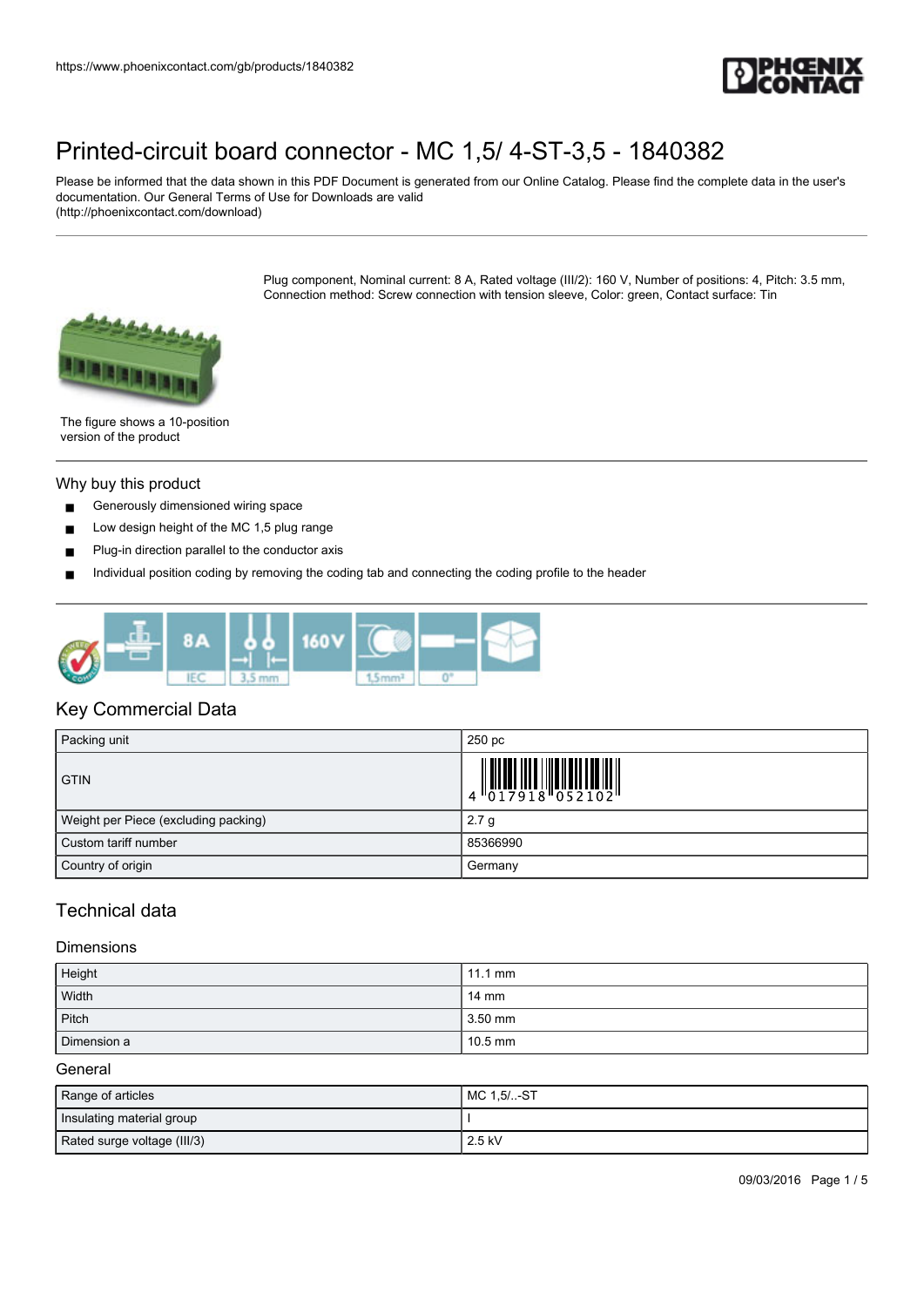

# Technical data

### General

| Rated surge voltage (III/2)            | 2.5 kV                                                 |
|----------------------------------------|--------------------------------------------------------|
| Rated surge voltage (II/2)             | 2.5 kV                                                 |
| Rated voltage (III/3)                  | 160 V                                                  |
| Rated voltage (III/2)                  | 160 V                                                  |
| Rated voltage (II/2)                   | 320 V                                                  |
| Connection in acc. with standard       | EN-VDE                                                 |
| Nominal current $I_N$                  | 8 A                                                    |
| Nominal cross section                  | $1.5$ mm <sup>2</sup>                                  |
| Maximum load current                   | 8 A (with 1.5 mm <sup>2</sup> conductor cross section) |
| Insulating material                    | PA                                                     |
| Flammability rating according to UL 94 | V <sub>0</sub>                                         |
| Internal cylindrical gage              | A <sub>1</sub>                                         |
| Stripping length                       | 7 mm                                                   |
| Number of positions                    | 4                                                      |
| Screw thread                           | M <sub>2</sub>                                         |
| Tightening torque, min                 | 0.22 Nm                                                |
| Tightening torque max                  | 0.25 Nm                                                |

### Connection data

| Conductor cross section solid min.                                                         | $0.14 \, \text{mm}^2$  |
|--------------------------------------------------------------------------------------------|------------------------|
| Conductor cross section solid max.                                                         | $1.5$ mm <sup>2</sup>  |
| Conductor cross section flexible min.                                                      | $0.14 \, \text{mm}^2$  |
| Conductor cross section flexible max.                                                      | $1.5$ mm <sup>2</sup>  |
| Conductor cross section flexible, with ferrule without plastic sleeve min.                 | $0.25$ mm <sup>2</sup> |
| Conductor cross section flexible, with ferrule without plastic sleeve max.                 | $1.5$ mm <sup>2</sup>  |
| Conductor cross section flexible, with ferrule with plastic sleeve min.                    | $0.25$ mm <sup>2</sup> |
| Conductor cross section flexible, with ferrule with plastic sleeve max.                    | $0.5$ mm <sup>2</sup>  |
| Conductor cross section AWG min.                                                           | 28                     |
| Conductor cross section AWG max.                                                           | 16                     |
| 2 conductors with same cross section, solid min.                                           | $0.08$ mm <sup>2</sup> |
| 2 conductors with same cross section, solid max.                                           | $0.5$ mm <sup>2</sup>  |
| 2 conductors with same cross section, stranded min.                                        | $0.08$ mm <sup>2</sup> |
| 2 conductors with same cross section, stranded max.                                        | $0.75$ mm <sup>2</sup> |
| 2 conductors with same cross section, stranded, ferrules without plastic<br>sleeve, min.   | $0.25$ mm <sup>2</sup> |
| 2 conductors with same cross section, stranded, ferrules without plastic<br>sleeve, max.   | $0.34 \, \text{mm}^2$  |
| 2 conductors with same cross section, stranded, TWIN ferrules with<br>plastic sleeve, min. | $0.5$ mm <sup>2</sup>  |
| 2 conductors with same cross section, stranded, TWIN ferrules with<br>plastic sleeve, max. | $0.5$ mm <sup>2</sup>  |
| Minimum AWG according to UL/CUL                                                            | 30                     |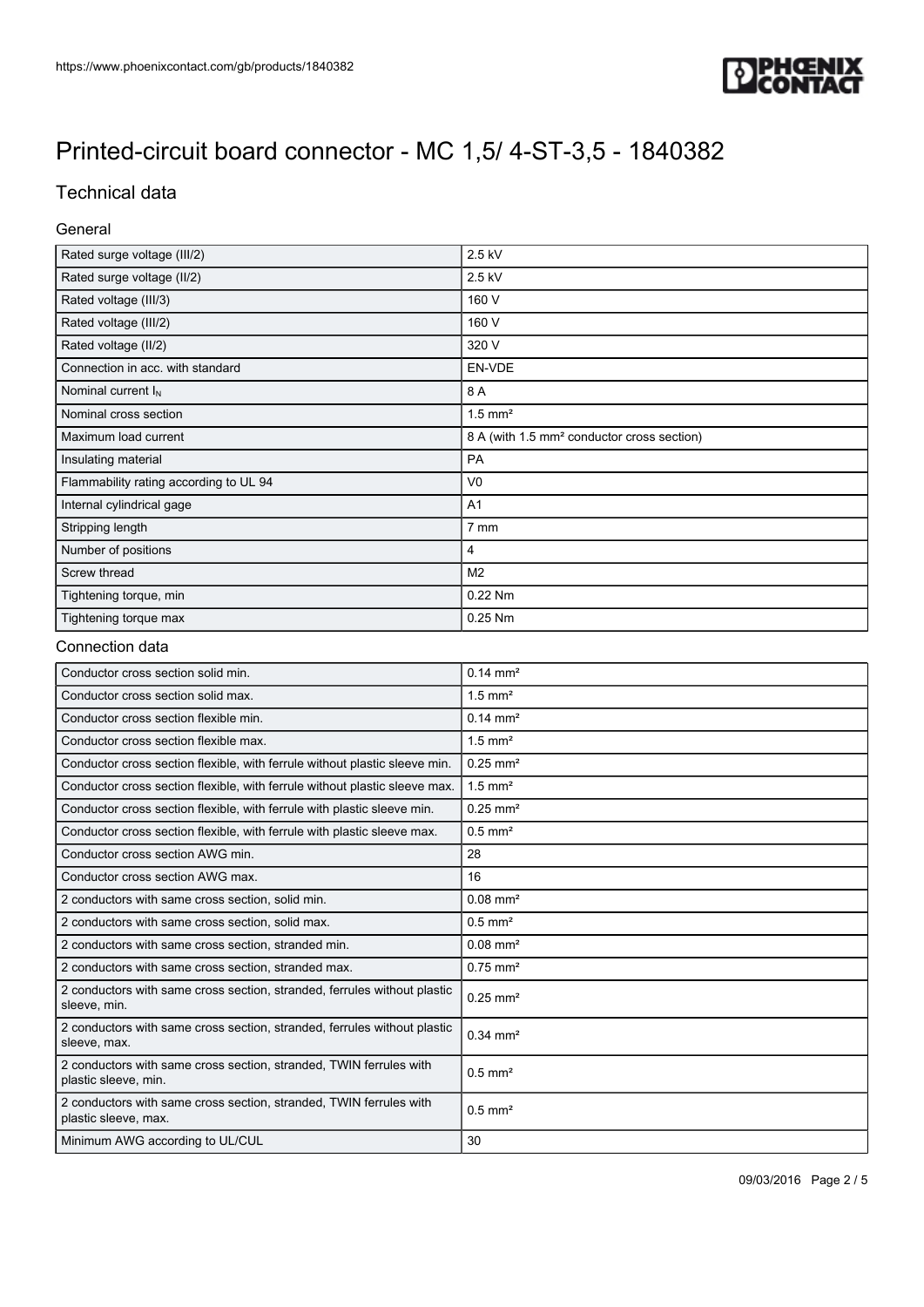

## Technical data

### Connection data

| Maximum AWG according to UL/CUL  |  |
|----------------------------------|--|
| <b>Standards and Regulations</b> |  |

# Connection in acc. with standard EN-VDE **CSA** Flammability rating according to UL 94 V0

## **Classifications**

eCl@ss

| eCl@ss 4.0 | 272607xx |
|------------|----------|
| eCl@ss 4.1 | 27260701 |
| eCl@ss 5.0 | 27260701 |
| eCl@ss 5.1 | 27260701 |
| eCl@ss 6.0 | 27260704 |
| eCl@ss 7.0 | 27440402 |
| eCl@ss 8.0 | 27440309 |

### ETIM

| ETIM 3.0 | EC001121 |
|----------|----------|
| ETIM 4.0 | EC002638 |
| ETIM 5.0 | EC002638 |

## UNSPSC

| UNSPSC 6.01          | 30211810 |
|----------------------|----------|
| <b>UNSPSC 7.0901</b> | 39121409 |
| UNSPSC 11            | 39121409 |
| <b>UNSPSC 12.01</b>  | 39121409 |
| <b>UNSPSC 13.2</b>   | 39121409 |

## Approvals

Approvals

#### Approvals

CSA / VDE Gutachten mit Fertigungsüberwachung / IECEE CB Scheme / CCA / EAC / cULus Recognized

#### Ex Approvals

Approvals submitted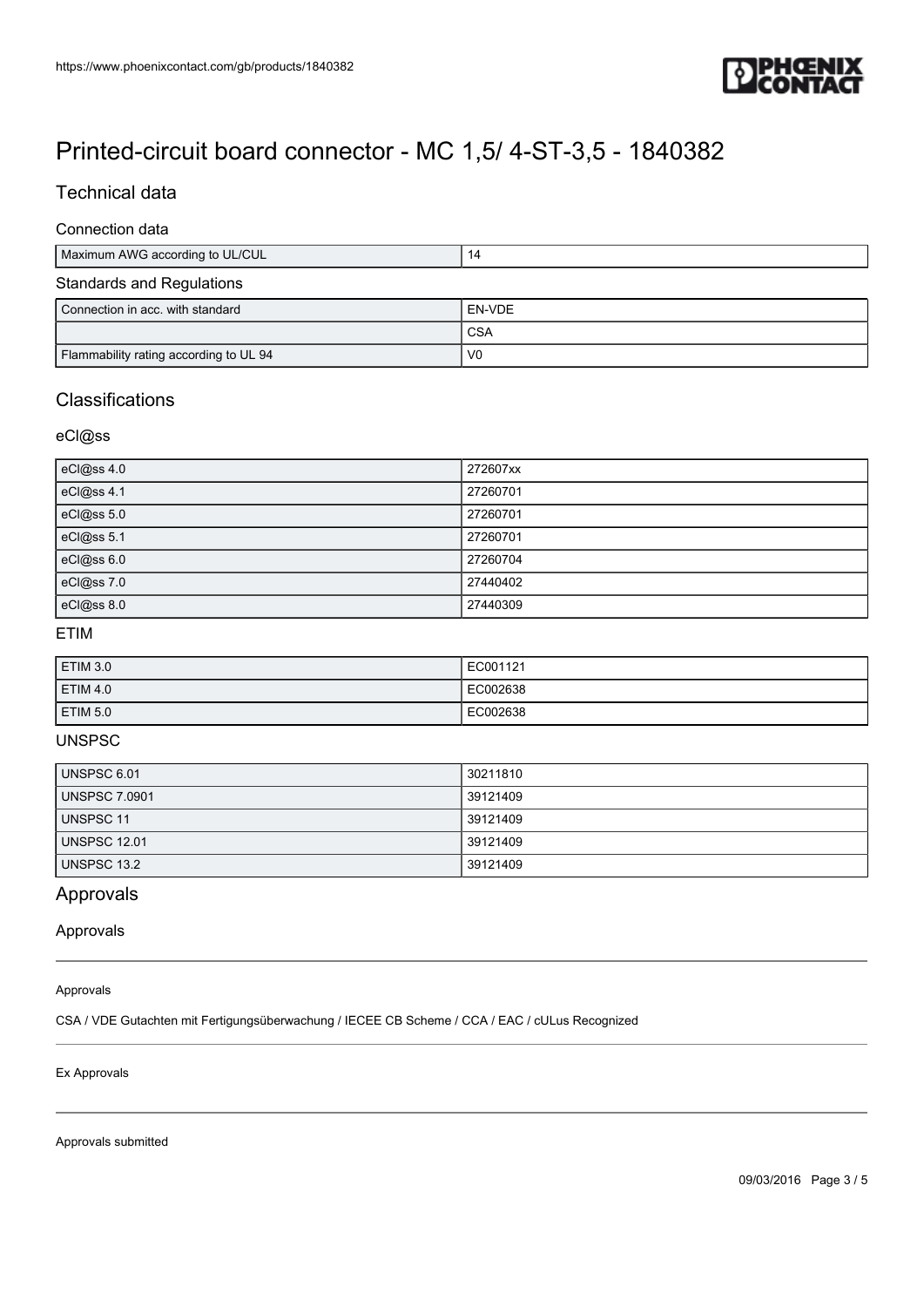

# Approvals

 $\lceil$ 

Ш

## Approval details

| $_{CSA}$                   |           |       |
|----------------------------|-----------|-------|
|                            | в         | D     |
| mm <sup>2</sup> /AWG/kcmil | $28 - 16$ | 28-16 |
| Nominal current IN         | 8 A       | 8 A   |
| Nominal voltage UN         | 300 V     | 300 V |

| VDE Gutachten mit Fertigungsüberwachung |             |
|-----------------------------------------|-------------|
|                                         |             |
| mm <sup>2</sup> /AWG/kcmil              | $0.2 - 1.5$ |
| Nominal current IN                      | 8 A         |
| Nominal voltage UN                      | 160 V       |

| <b>IECEE CB Scheme</b>     |             |
|----------------------------|-------------|
|                            |             |
| mm <sup>2</sup> /AWG/kcmil | $0.2 - 1.5$ |
| Nominal current IN         | 8 A         |
| Nominal voltage UN         | 160 V       |

| <b>CCA</b>                 |             |  |
|----------------------------|-------------|--|
|                            |             |  |
| mm <sup>2</sup> /AWG/kcmil | $0.2 - 1.5$ |  |
| Nominal current IN         | 8 A         |  |
| Nominal voltage UN         | 160 V       |  |

EAC

| cULus Recognized           |         |         |
|----------------------------|---------|---------|
|                            | в       | L       |
| mm <sup>2</sup> /AWG/kcmil | $30-14$ | $30-14$ |
| Nominal current IN         | 8 A     | 8 A     |
| Nominal voltage UN         | 300 V   | 300 V   |

Drawings